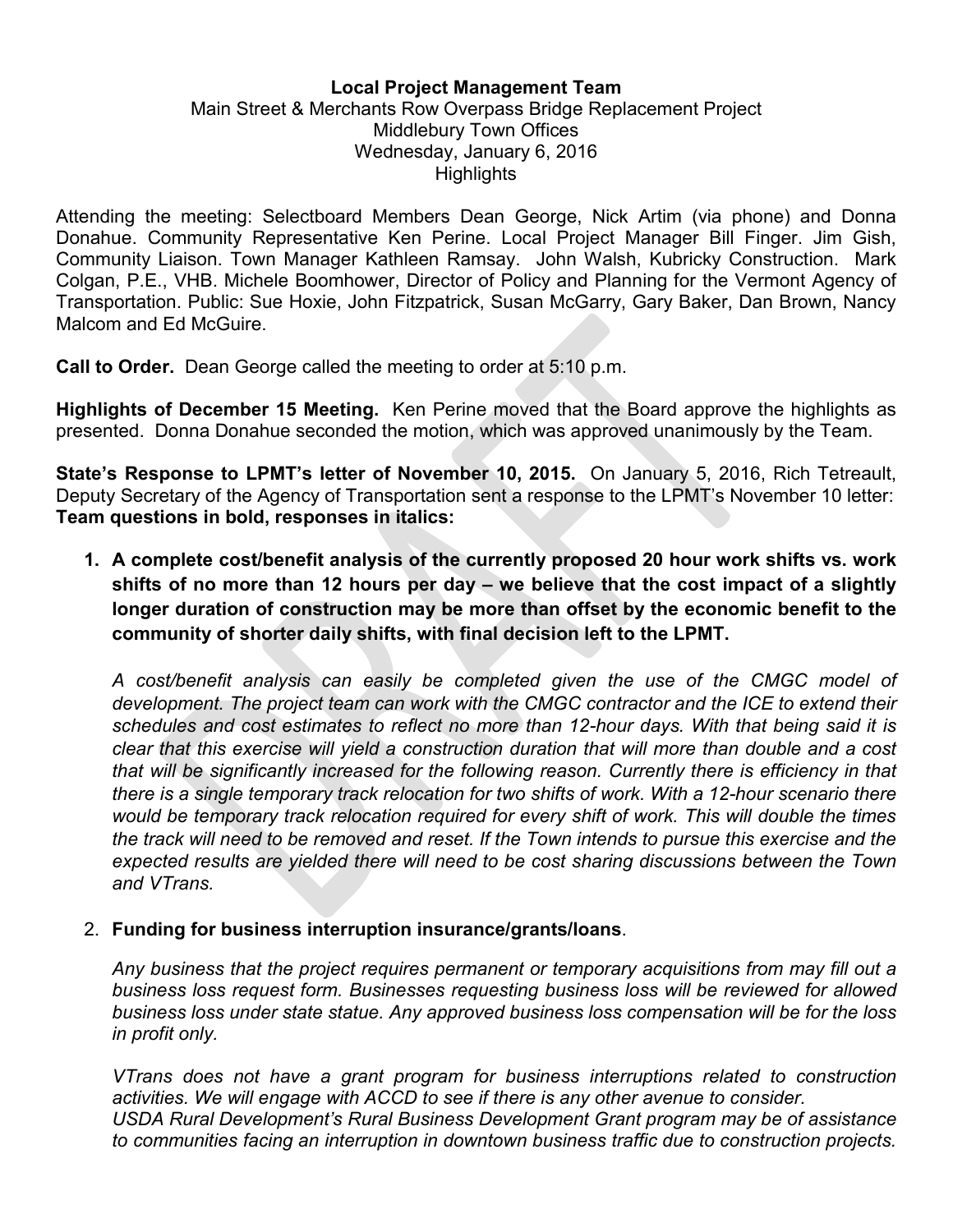*Grants are made to non-profit organizations or municipalities to grow or retain jobs in rural communities. Funds can be used to purchase equipment, provide technical assistance, conduct feasibility studies, create marketing plans, and other activities that can be tied directly to job creation in rural businesses that gross less than \$1 million a year. The typical grant is between \$20,000 and \$30,000, though grants smaller are encouraged, and larger grants, though less common, may occasionally be approved. Though a match is not required, including one will increase the score of the grant. A community impacted by construction might wish to apply for an RBDG grant to undertake a marketing campaign for their downtown, create a wayfinding campaign, create a website where information about the construction project is available with business information, hire a downtown coordinator to provide technical assistance to struggling business, or create a revolving loan fund to help construction businesses with tight credit access bridge loans through the construction season. For more information visit http://www.rd.usda.gov/programs-services/rural-business-development-grants/vt or contact Susi Poland of USDA Rural Development's Montpelier office at (802) 828-6002. The anticipated 2016 deadline for applications is April/May.*

#### 3. Full funding for a Town (LPMT) – selected site for ACTR Relocation.

*VTrans has agreed to fund the relocation of the existing ACTR facility currently located on Merchants Row by making a right-of-way payment to ACTR for "damages" that have been incurred due to project construction. Federal funds bound the eligibility of the relocation to an inkind replacement known as cost to cure. Any enhancements or additional amenities over and above the existing features will need to be funded by other means. As it has been iterated in past correspondence the location of the relocated site is a local level decision that VTrans has not and will not intervene upon.* 

## 4. Full funding for a temporary parking garage for a duration specified by the Town to coordinate with other planned construction project.

*Federal Highway Administration agreed to consider allowing federal funds to be used for a temporary parking garage as a measure to mitigate the temporary loss of parking in the project area due to construction activities. The key to this decision, however, was the temporary anticipated loss of parking spaces due to the project. Therefore, funding eligibility will only occur while project construction activities are underway and parking spaces are impacted. Should the town desire to have the temporary parking garage remain in place after parking is impacted by the project's construction activities, the additional time is expected to be at the town's expense.*

### 5. Assurance that AMTRAK/passenger rail service will stop in Middlebury, and financial support for a multi modal station.

*As stated in U.S. Department of Transportation TIGER VII Grant application, VTrans has Middlebury as an intended location to build a platform. VTrans will be working closely with Middlebury officials to site the platform at an appropriate location. As has previously been discussed with Town officials, VTrans will be providing the \$26 Million for rail infrastructure upgrades to bring the train service from Rutland to Burlington; the construction of a platform is included in the grant whoever other associated infrastructure (parking, possible land acquisitions, bus stops, sidewalks, access trails, etc.) were not a part of the grant and will need to be provided by the Town of Middlebury if these project elements are desired by the*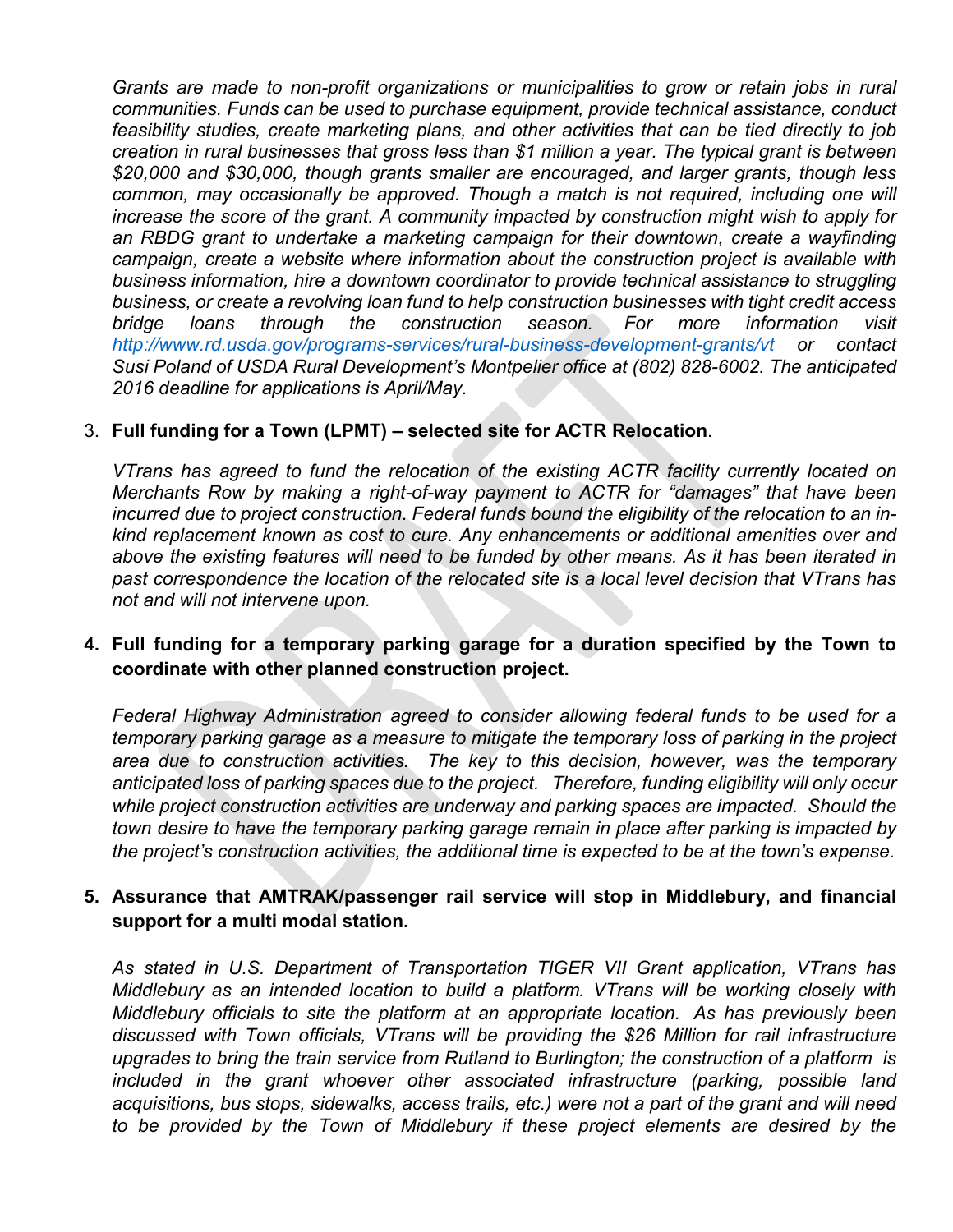*community. It is the understanding of VTrans that the Town of Middlebury has been working with students from Middlebury College to design a station and other station related elements. There may be various grants which could be applied for by the Town of Middlebury to assist in the funding of these project elements.* 

Dean George reminded Michele Boomhower of the Town's interest in exploring the acquisition of state/railway property at the corner of Elm and Exchange Street for use in developing a multimodal center. Michele noted that Dan Delabruere of the VTrans Rail Section will be in Middlebury in the next week or so and will follow-up.

## 6. Funding for undergrounding of utilities on Main Street & Merchants Row.

*Federal Highway Administration will participate in funding for utility relocation if the utilities are impacted by the project's construction.* If found to be eligible for federal funds, then the *requirements of state statute per Chapter 16 of Title 19 need to be met. Federal and state funding can only be used if either of the following conditions are met: the affected utilities are located on private property and the utility holds a fee or non-terminable easement at that location, or the utilities are municipal and are located within municipal highway rights of way. To consider placing the utilities underground, there must be a determination that the required design and installation of utilities exceed normal requirements as defined in Section 1605 of Title 19, Chapter 16. We can discuss more one design details and limits are more defined.*

Mark Colgan will identify overhead utilities affected by the project in order to quantify the scope of this request.

#### 7. Maintain Pedestrian crossings at Main Street and Merchants Row during construction.

*Current plans include provisions for a temporary pedestrian bridge to be installed alongside the temporary vehicular bridge along Main Street and for a Temporary Pedestrian Access Route (TPAR) to be installed across the green on the north side of the church in accordance with the Manual on Uniform Traffic Devices (MUTCD). The TPAR would be a hard packed, ADA acceptable surface that would remain during construction of Merchants Row and Main Street and removed once permanent sidewalk and pedestrian routes are re-opened. This route will be well signed to notify pedestrians of sidewalk closures and to clearly delineate alternative routes. The project team has looked at the possibility of installing a pedestrian bridge along Merchants Row but given the already tight constraints there is no location to safely locate the bridge while under construction.* 

#### 8. Improving drainage and sanitary sewer lines on the Green.

*As with utility relocations, FHWA will only participate in costs to mitigate impacts of the project's construction. Some previously identified issues resulted in minor improvements being included*  in the project plans. The project team is unaware of any other issues. It the Town feels that *another area of the Green will be impacted, more detailed information on how drainage and sanitary sewer lines on the Green will be impacted by the project will need to be received and reviewed prior to a final determination on whether additional improvements can be made through the project.*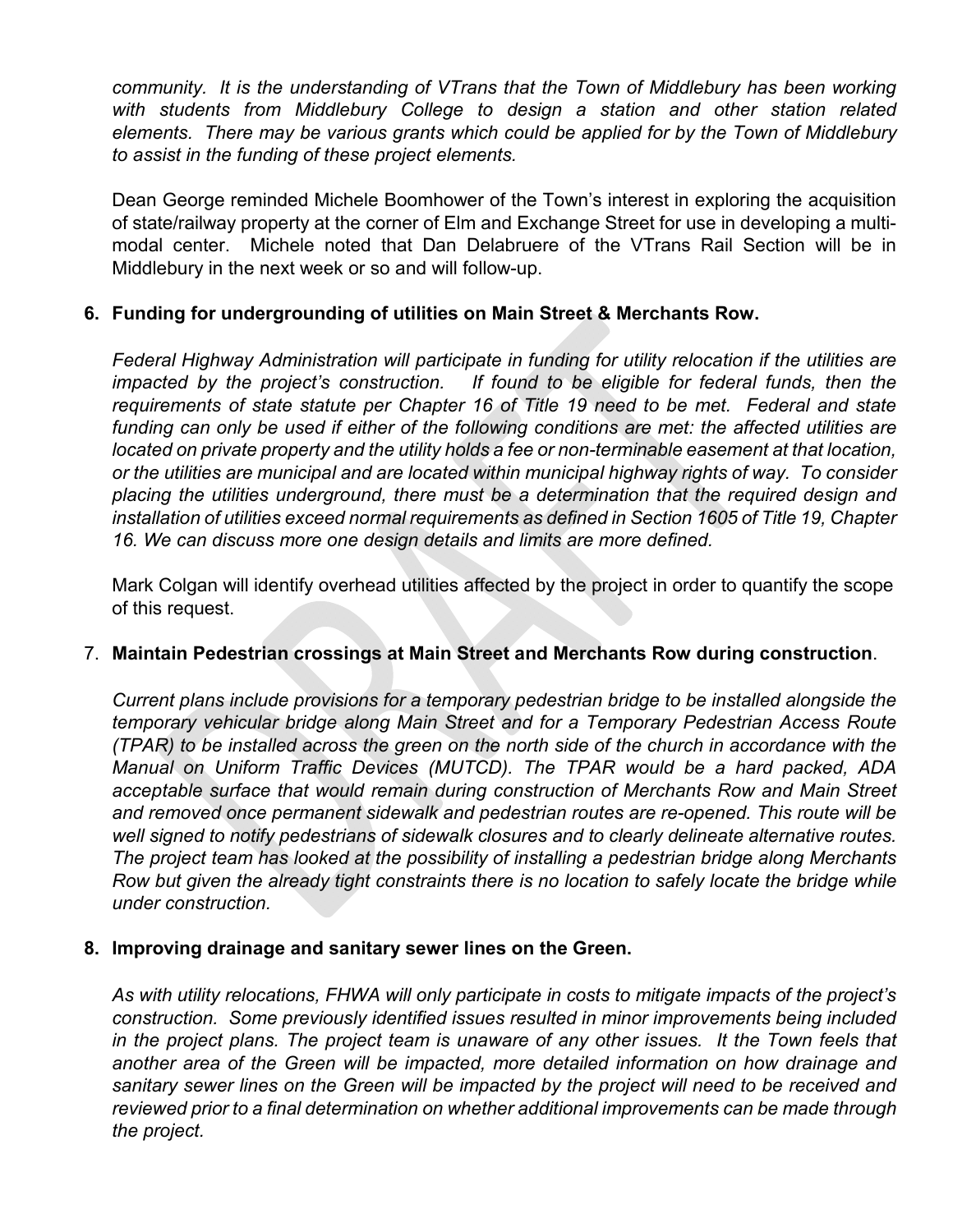- 9. Full funding and perpetual easements for safe and improved access across railroad tracks for:
	- a. The Trail-Around-Middlebury (TAM) at Wright Park
	- b. The Town's newly-acquired piece of land south of the Cross Street Bridge
	- c. From Marbleworks to Seymour Street
	- d. From the South Street area to the Boathouse Bridge on the TAM

*This is separate issue and not related to the Middlebury tunnel project. VTrans is currently working with the town and the railroad to look at all of the safety issues and legal rights to cross at the above mentioned locations. The normal procedure would be to find out the legal status of the crossing locations. Any expanded use would have to be agreed upon by all parties including the maintenance responsibilities and liability.* 

## 10.Funding for public engagement such as construction viewing areas; public art displays; meetings with the contractor; educational activities for children, etc.

*VTrans has agreed to fund a community liaison position for the project. Normally, many of the suggested activities would be coordinated through that type of position. The Town should incorporate the coordination of these activities into the scope of work for the community liaison. If there are questions about what types of activities would be eligible for reimbursement let us know.* 

*In regards to Public Information and outreach you may recall that at previous meetings VTrans had volunteered the use of one of our retainer contracts. If this offer is something the Town would like to pursue please reach out to Erik Filkhorn to work with him to acquire a professional and qualified consultant to work with the Town.*

## 11.Improved communications and team work between all parties on the project: the Town (LPMT); VTrans; FHWA; VT Railway and CMGC Team.

*Agreed and will continue to assess and address as needed with you.*

Dean George also shared a copy of a Letter to the Editor from Chris Cole, Secretary of Transportation, which stated, in part

*The Vermont Rail Council is an advisory board created by Executive Order, its members appointed by the Governor to provide advice to VTrans on rail policy. Your editorial raises the policy question of whether this portion of the western corridor should continue to follow the AREMA standards of a 23' height, set at the current Legislatively-directed height of 21' or at a height of 19' which is slightly larger than the current lowest clearance. This is a policy question worth discussing before the Council and I've asked that they address this matter at their next meeting on February 17, 2016. At that meeting we should have better information on the time and project costs associated with the 21' standard versus a 19' clearance.*

*VTrans will continue to work with the Town of Middlebury to develop a plan that will successfully balance the needs of the Town with the long-term needs of Vermonters and their transportation infrastructure.*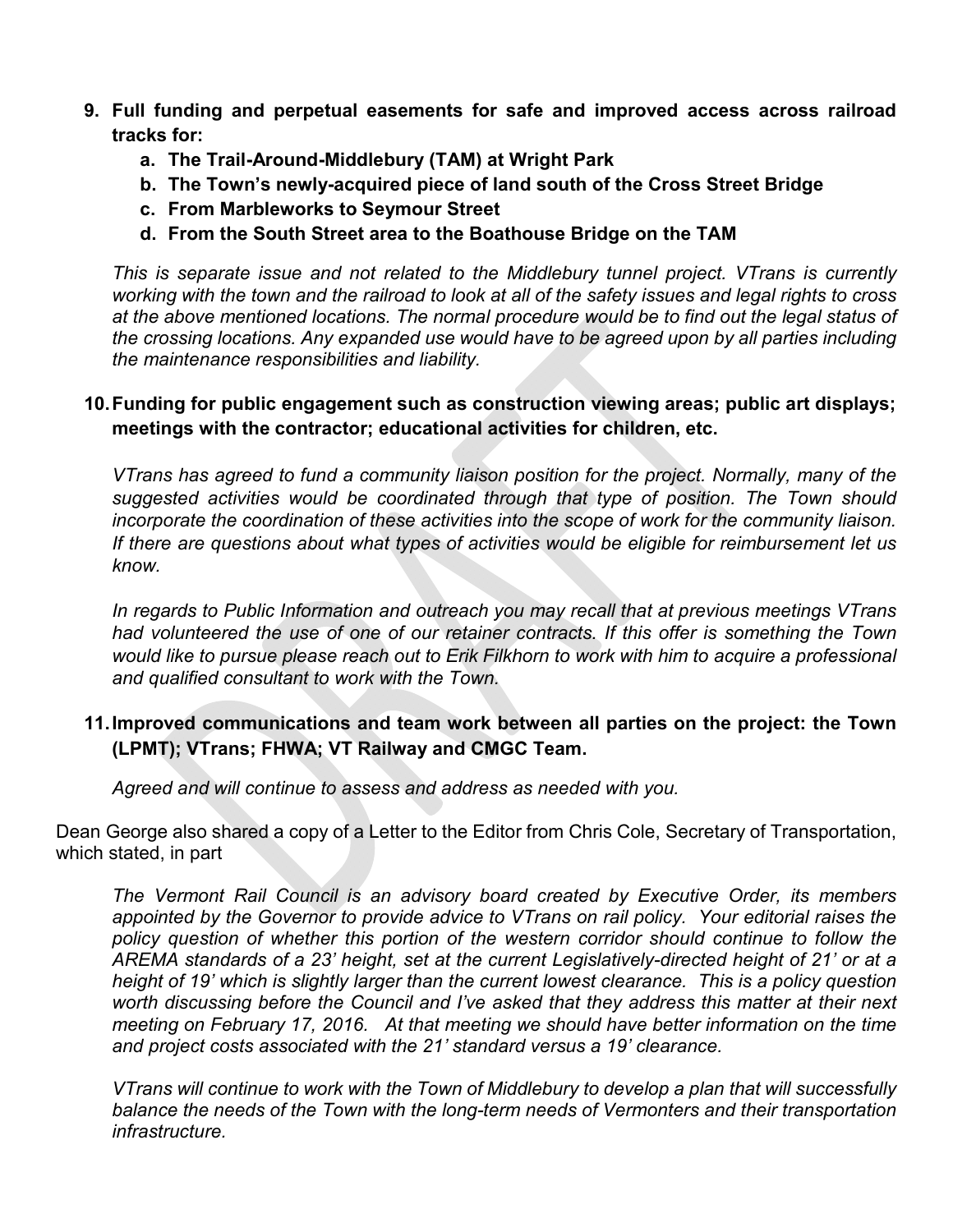In conjunction with Secretary Cole's letter, Kathleen Ramsay noted that, on Monday, January 4, VTrans Project Manager Joel Perrigo authorized VHB to complete an analysis to determine cost and schedule savings if the vertical clearance were reduced to 19 feet as reimbursable project expense.

Dean also shared a copy of the Selectboard's January 5, 2016 vote of support of the efforts of the Local Project Management Team to push VTrans to consider the Town of Middlebury's issues in planning for the railroad bridge replacement projects, to include mitigating the impact on businesses and residences, reducing the tunnel clearance, minimizing the number of times trains use the tracks during the construction period, and any other measures to reduce costs, as well as working with other state agencies to alleviate the economic impact on Middlebury's downtown.

Update on ACTR Bus Stop Relocation & Next Steps. As requested by the Team, David Saladino, P.E., Director of Traffic Engineering at VHB, prepared a brief scope and fee estimate to provide a traffic assessment of one-way traffic flows on South Pleasant Street and develop a sketch plan showing the relocated ACTR bus hub with a one-way South Pleasant configuration:

## TASKS

- 1) Prepare summary of advantages and disadvantages to one-way northbound vs. one-way southbound configuration of South Pleasant Street
- 2) Attend LPMT Meeting to present directional assessment and identify preferred alternative
- 3) Prepare a traffic analysis of a preferred directional alternative to evaluate Level of Service, average delay, and queuing during the morning and evening peak hours at the South Pleasant/Cross Street and South Pleasant/Merchants Row/Court Square intersections under the following scenarios:
	- a. Pre/Post Construction: Main Street & Merchants Row both open to full traffic
	- b. Construction Phase A: Merchants Row closed to traffic
	- c. Construction Phase B: Main Street closed to traffic
- 4) Prepare sketch plan showing ACTR bus stop with one-way South Pleasant Street configuration
- 5) Attend LPMT Meeting to present sketch plan and results of traffic analysis

# BUDGET

Approximately \$5,000.

## ASSUMPTION

Traffic analysis to be based on existing traffic count data. No new counts will be conducted for this assessment.

Michele Boomhower confirmed that this is a reimbursable expense for the project and Mark Colgan can work-out authorization to proceed with Joel Perrigo when Mark meets with Joel tomorrow.

The Local Project Management Team will hold a work session on Thursday, January 14 at 7 p.m. to develop a matrix for comparing three potential locations for the bus stop: Seymour Street; the parking lot behind the new Town Offices and South Pleasant Street.

Update on Temporary Parking Garage & Next Steps. Dean George noted that the Selectboard endorsed the use of the so-called Economic Development Initiative (EDI) property, behind the new Town Offices, as the location for the temporary parking garage. Mark Colgan said that engineering and site work would be needed to prepare the site for the structure and it would be best to have the structure in place in the fall of 2016, before the construction on Merchants Row and Main Street begins in the spring of 2017.